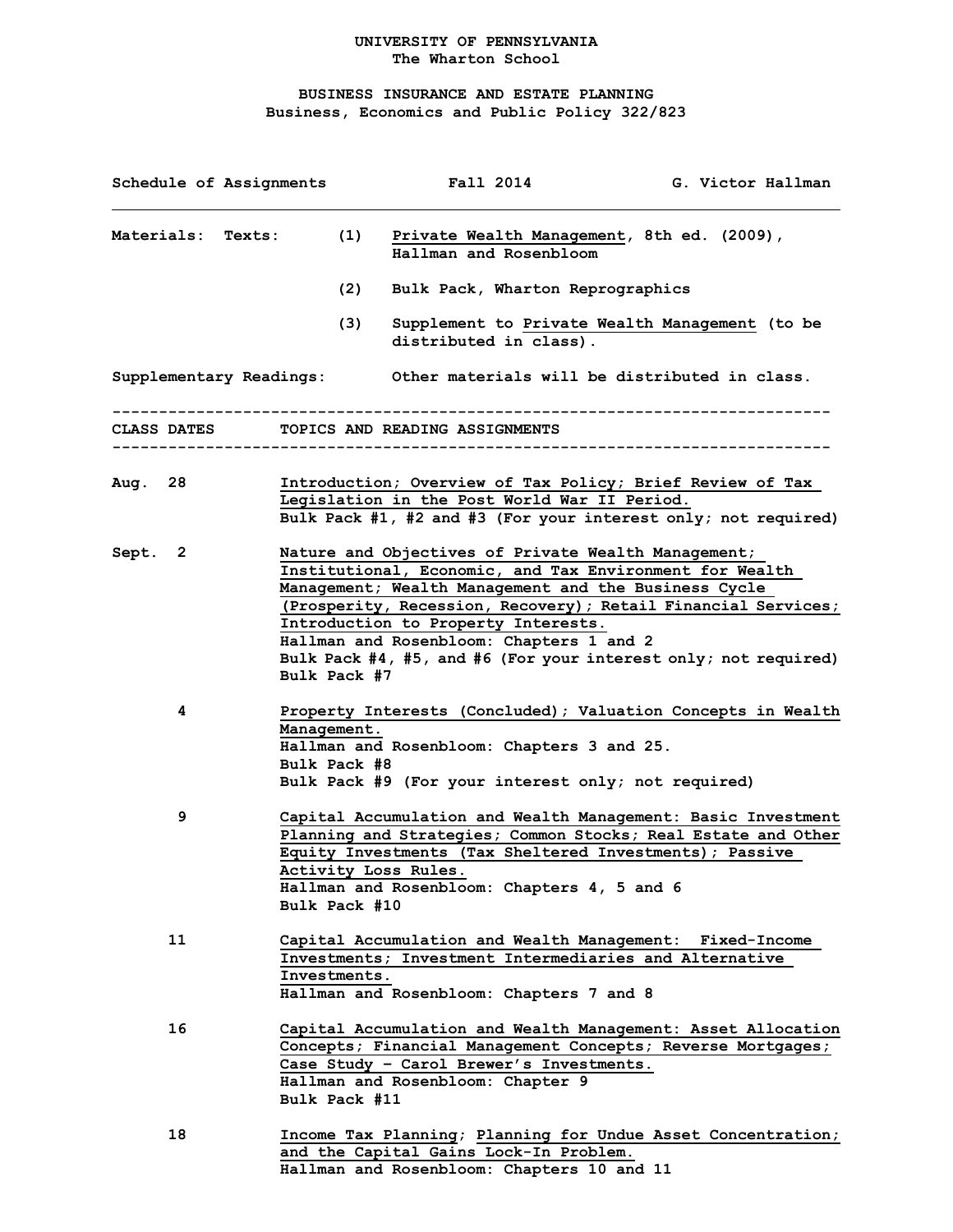|      | 23             | Financing Education Expenses: Planning Strategies; Methods of<br>Advance Funding; Section 529 Plans and Coverdell Education<br>Savings Accounts (Education IRAs).<br>Hallman and Rosenbloom: Chapter 12                      |
|------|----------------|------------------------------------------------------------------------------------------------------------------------------------------------------------------------------------------------------------------------------|
|      | 25             | Retirement Planning and Social Security: Social Security<br>Retirement Benefits and Planning; Employer Provided Retirement<br>Plans.<br>Hallman and Rosenbloom: Chapter 13                                                   |
|      | 30             | Retirement Planning: Individual Retirement Accounts and<br>Annuities (IRAs)<br>Hallman and Rosenbloom: Chapter 15<br>Bulk Pack #12                                                                                           |
| Oct. | $\overline{2}$ | Planning for Taking Retirement Plan Distributions; Planning for<br>Other Employee Benefits.<br>Hallman and Rosenbloom: Chapters 14 and 16                                                                                    |
|      | $\overline{7}$ | Insurance Planning and Personal Risk Management: Life Insurance<br>and Social Security Survivors Benefits; Taxation of Life Insurance.<br>Hallman and Rosenbloom: Chapters 20 and 21 and Pages 671-678<br>of Chapter 29.     |
|      | 14             | Estate Planning Principles; Methods of Property Disposition.<br>Hallman and Rosenbloom: Review Chapter 25<br>Bulk Pack #17                                                                                                   |
|      | 16             | Federal Transfer Tax System; The Federal Estate Tax.<br>Hallman and Rosenbloom: Chapter 26<br>Bulk Pack #18                                                                                                                  |
|      | 21             | MID-TERM EXAMINATION (THIS DATE IS SUBJECT TO CHANGE WITH CLASS<br>CONSULTATION. ALL EXAMS ARE ESSAY, CASE ORIENTED AND<br>CLOSED-BOOK.)                                                                                     |
|      | 23             | Planning for Employee Stock Compensation Plans.<br>Hallman and Rosenbloom: Chapter 18<br>Bulk Pack #13 and #14                                                                                                               |
|      | 28             | Individual Investment Annuities.<br>Hallman and Rosenbloom: Chapter 17<br>Bulk Pack #15                                                                                                                                      |
|      | 30             | Insurance Planning and Personal Risk Management (continued):<br>Disability Income Insurance; Health Insurance; Health Savings<br>Accounts (HSAs).<br>Hallman and Rosenbloom: Chapter 22                                      |
| Nov. | 4              | Insurance Planning and Personal Risk Management (concluded):<br>Long-Term Care (LTC) Insurance; Medicaid (Elder Care) Planning;<br>Property and Liability Insurance Planning.<br>Hallman and Rosenbloom: Chapters 23 and 24. |
|      | 6              | Marital Deduction Planning; Postmortem Planning; Estate<br>Liquidity; Portability.<br>Hallman and Rosenbloom: Chapter 28                                                                                                     |

**Bulk Pack #16**